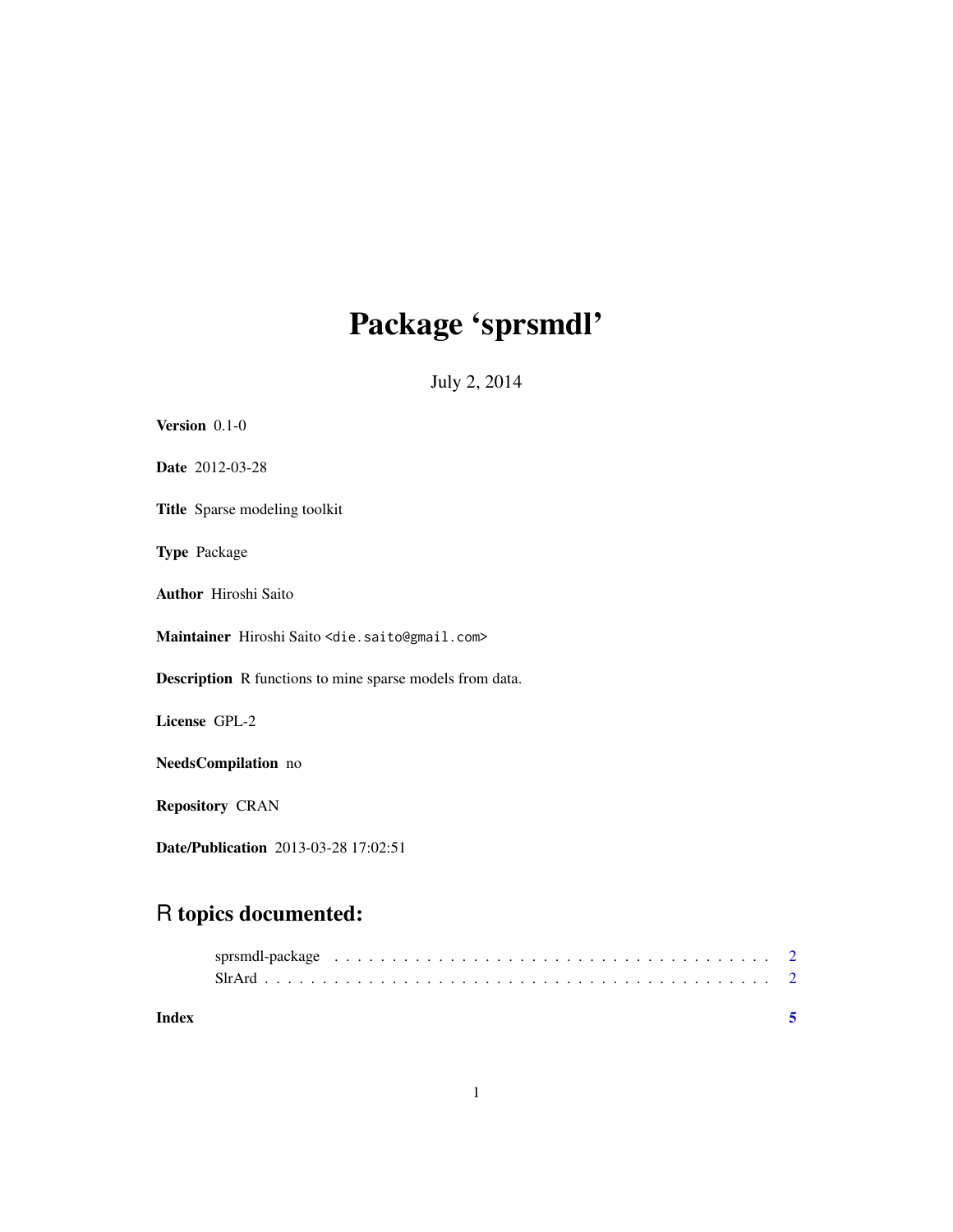<span id="page-1-0"></span>

# Description

R functions to mine sparse models from data.

# Details

Providing functions to find few but significant variables that can explain data well.

## Author(s)

Hiroshi Saito <die.saito@gmail.com>

SlrArd *Sparse Logistic Regression*

# Description

Sparse logistic regression (SLR) with automatic relevance determination (ARD).

# Usage

```
SlrArd(T, X, bias = TRUE, method = c("VB", "VBMacKay", "PX-VB"), control = list(), check.lb=TRUE, a0 =
```
## Arguments

| A vector of binary categorical dependent variable.                                       |
|------------------------------------------------------------------------------------------|
| A matrix, each row of which is a vector of independent variables.                        |
| A logical value specifying whether to include intercept or not.                          |
| The method to be used. See 'Details'.                                                    |
| A list of control parameters. See 'Details'.                                             |
| A logical value whether to check the validity of parameter updates. Defaults to<br>TRUE. |
|                                                                                          |
| Hyper parameters:                                                                        |
| Shape of Gamma distribution.                                                             |
| Rate of Gamma distribution.                                                              |
| Initial values:                                                                          |
| Coefficients.                                                                            |
|                                                                                          |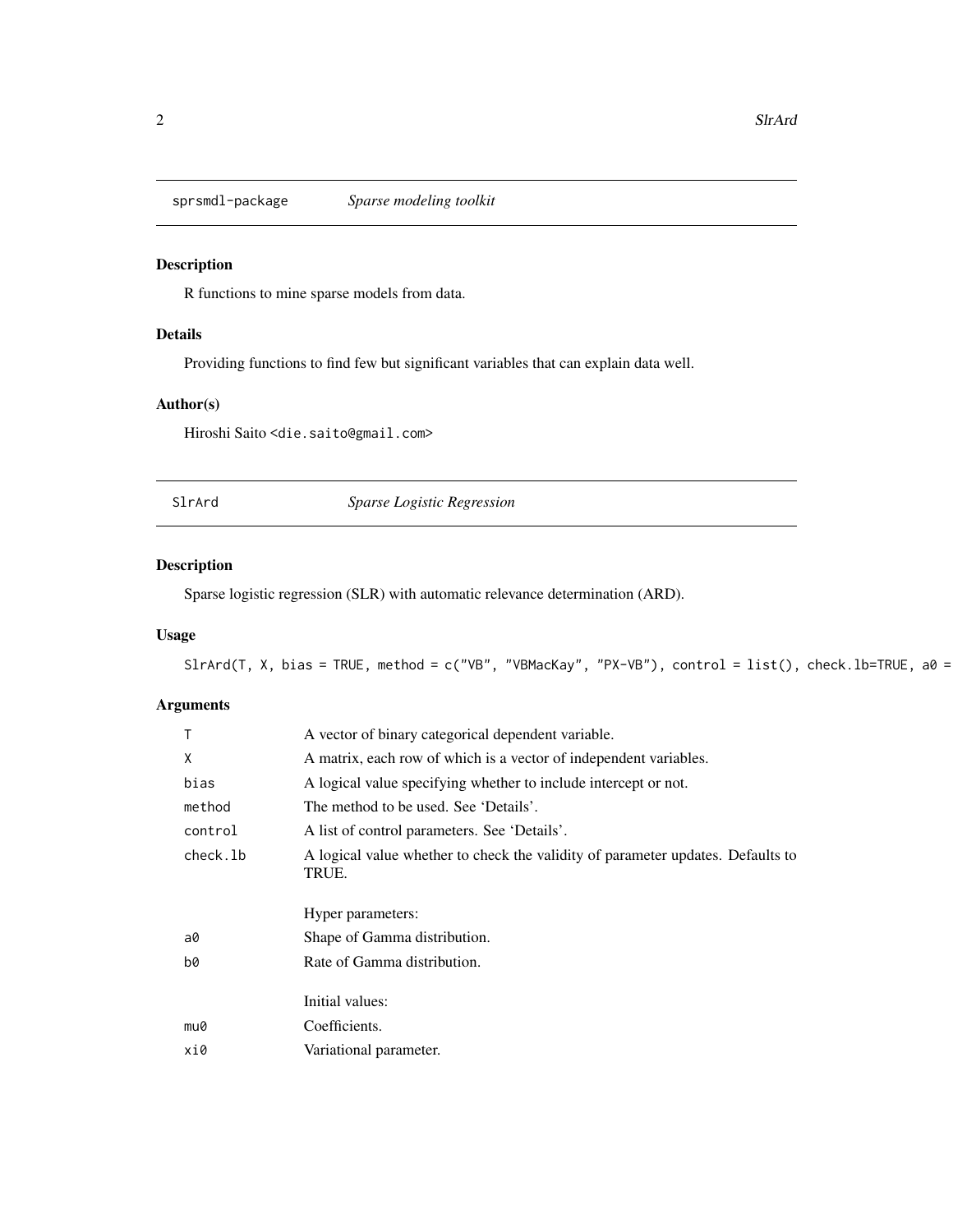#### SIrArd 3

#### Details

Some independent variables can be pruned in each VB-EM iteration and never be used for successive iterations when irrelevance of the variables exceed a threshold determined by control\$pruning. Explicitly set control\$pruning = Inf to prevent the pruning.

Method '"VB"' is a variational Bayesian method that is robust. See Bishop (2006).

Method '"VBMacKay"' is basically same as '"VB"' but some parameters are updated based on method of MacKay (1992). Global convergence has not been proven but this algorithm will be faster.

Method '"PX-VB"' based on the Parameter eXpanded VB method proposed in Qi and Jaakkola (2007). Global convergence is proven and could be faster than '"VB"'.

The control argument is a list that can supply any of the following components:

• pruning: threshold of independent variables pruning. No variables are pruned if 'Inf'. Defaults to '1e+8'.

See ?optim for meanings of the following control parameters.

- maxit: Defaults to '10^5'.
- reltoj: Defaults to 'sqrt(.Machine\$double.eps)'.
- trace: Defaults to 'TRUE'.
- REPORT: Defaults to 'floor(control\$maxit / 20)'.

#### Value

| coefficients  | A named vector of coefficients.                                                          |
|---------------|------------------------------------------------------------------------------------------|
| irrelevance   | A named vector of irrelevance.                                                           |
| iterations    | A number of iterations.                                                                  |
| converged     | A logical value giving whether the iterations converged or not.                          |
| lower.bound   | The lower bound of the marginal log-likelihood minus a constant term.                    |
| method        | The method used.                                                                         |
| lb.diff       | The difference of the lower bounds in each update. This exists when check. $1b = TRUE$ . |
| fitted.values | The fitted values.                                                                       |
| residuals     | The residuals, that is T minus fitted values.                                            |

#### Author(s)

Hiroshi Saito <die.saito@gmail.com>

## References

Bishop, C. M. (2006) Pattern recognition and machine learning. Springer. MacKay, D. J. C. (1992) Bayesian interpolation. \_Neural Computation\_,  $*4*(3)$ , 415-447. Qi, Y. and Jaakkola, T. S. (2007) Parameter expanded variational Bayesian methods. \_Advances in Neural Information Processing Systems\_, \*19\*, 1097.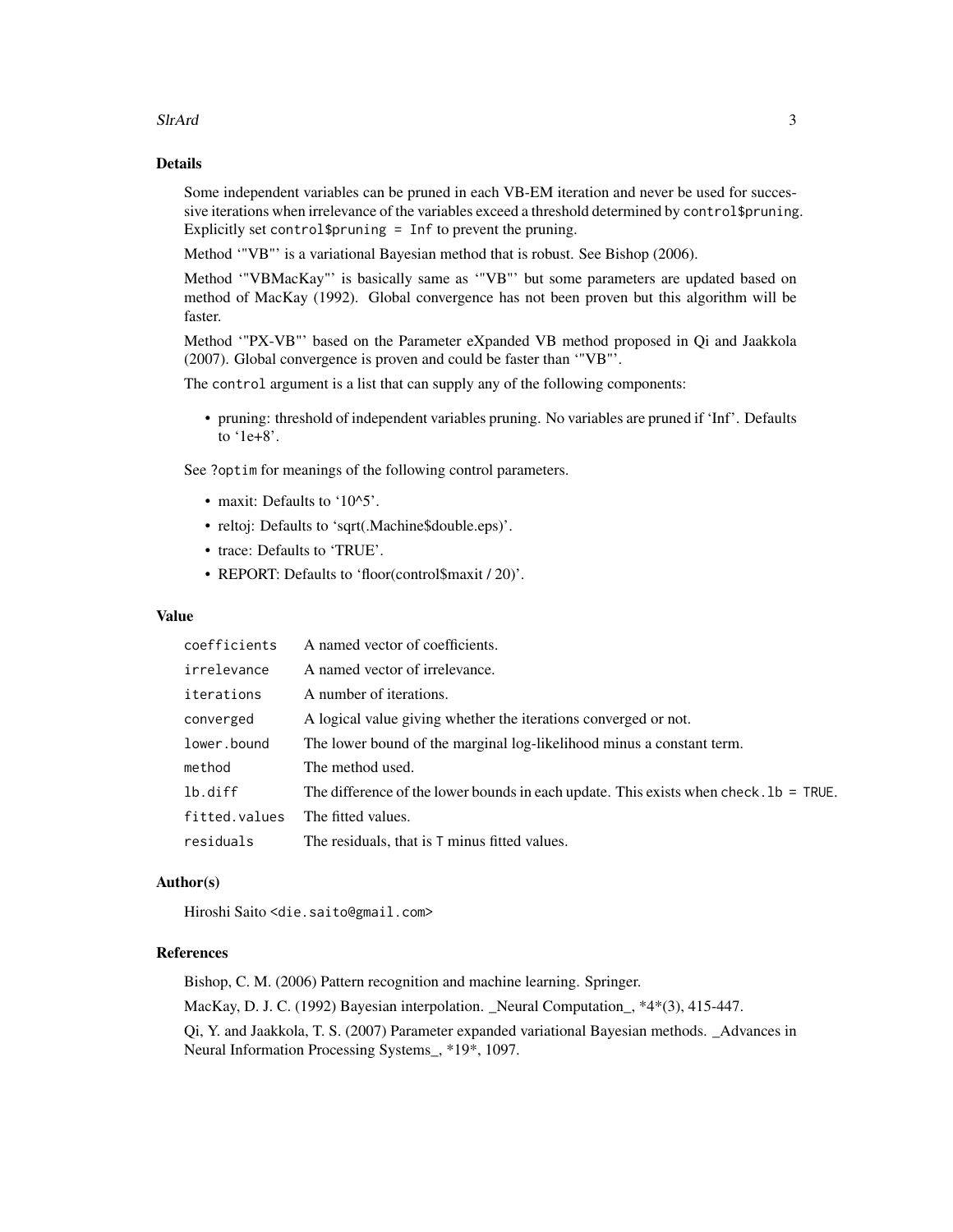# Examples

```
data(iris)
```

```
tmp <- iris[iris$Species != 'versicolor',]
T <- tmp$Species == 'setosa'
X <- as.matrix(tmp[,1:4])
res <- SlrArd(T, X, bias=TRUE, method="VB", control = list(maxit=500))
print(coefficients(res))
res <- SlrArd(T, X, bias=TRUE, method="VBMacKay") ## faster
print(coefficients(res))
res <- SlrArd(T, X, bias=FALSE, method="VBMacKay") ## without bias
print(coefficients(res))
```